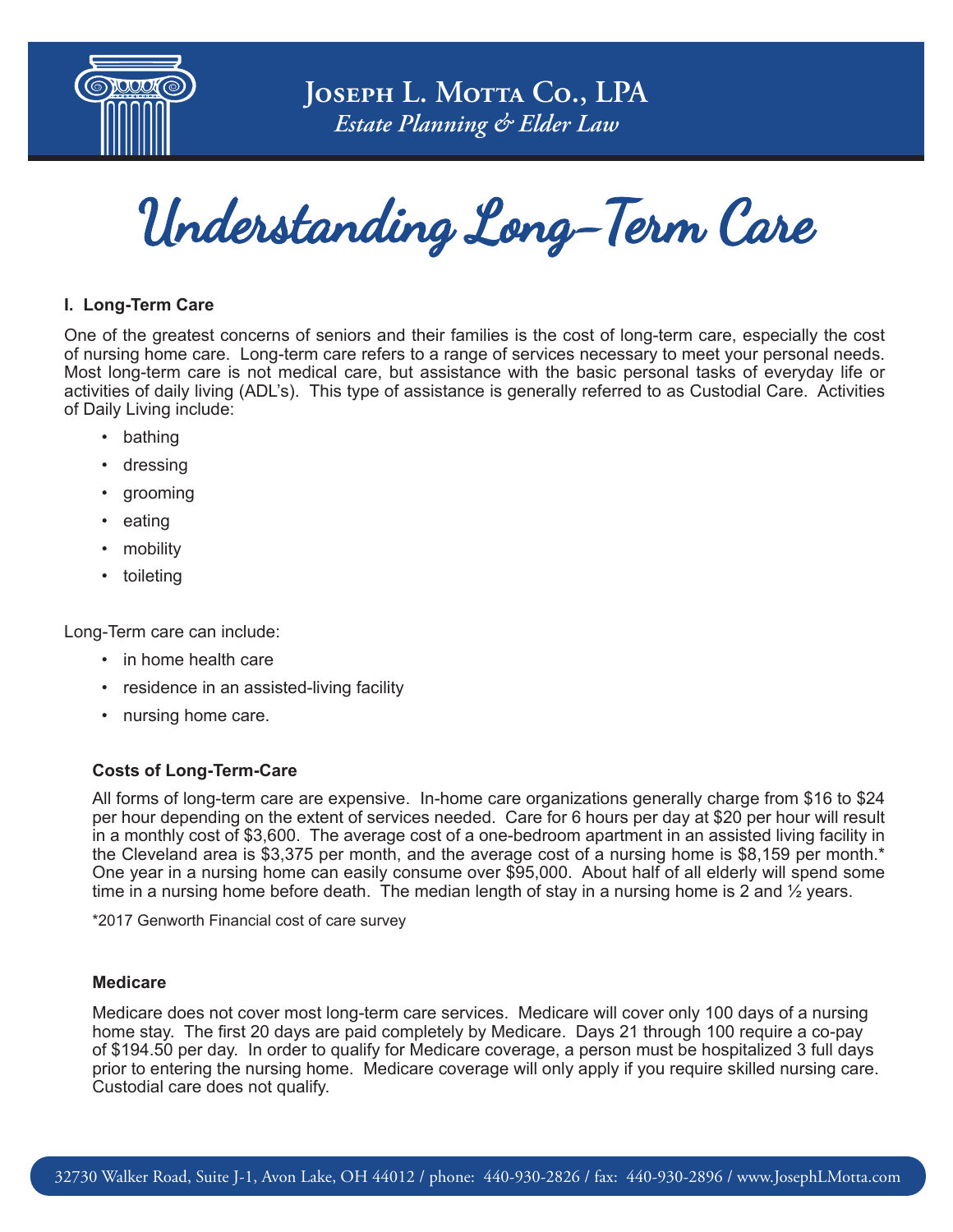## **Medicaid**

Medicaid is a joint program of the federal and state governments that will cover the long-term care costs of those who have little or no money. Medicaid currently covers more than 60% of all nursing home residents. However, most seniors are forced to spend all of their money paying for their care before they can qualify for Medicaid. Medicaid's financial standards are very strict:

- A single person may own assets worth no more than \$2,000.
- The spouse of a Medicaid applicant may keep only one-half of the couple's assets, up to a maximum of \$137,400.

Many seniors attempt to qualify for Medicaid by gifting their assets to their children. However, any gifts given within the five years prior to submitting a Medicaid application will cause a penalty, disqualifying the applicant for long-term care.

With proper legal planning, however, it is possible for a person to preserve a significant amount of assets for their family and still qualify for Medicaid.

## **VA Pension Benefits**

Veterans 65 and older or their surviving spouses may qualify for an Aid and Attendance Pension that can help pay long-term care expenses. A qualifying married veteran may receive up to \$2,431 per month. This monthly benefit can provide significant assistance to veterans who are in need of long-term care.

In order to qualify for an Aid and Attendance Pension, a veteran must meet the following qualifications:

- Be 65 or older
- Need the aid of another person in performing two or more activities of daily living;
- Served 90 days\* of active service with at least one day during a time of war:

Periods of War:

| World War II:                      | Dec. 7, 1941 - Dec. 31, 1946  |
|------------------------------------|-------------------------------|
| Korea:                             | Jun. 27, 1950- Jan. 31, 1955  |
| Vietnam:                           | Aug. 5, 1964 - May 7, 1975    |
| Gulf War:                          | Aug 2, 1990 - To be announced |
| *24 months after September 7, 1980 |                               |

- Received a discharge other than dishonorable;
- Have assets of less than \$138,489 excluding the veteran's residence, car, and personal belongings; and
- Have unreimbursed medical expenses equal to or exceeding monthly income.